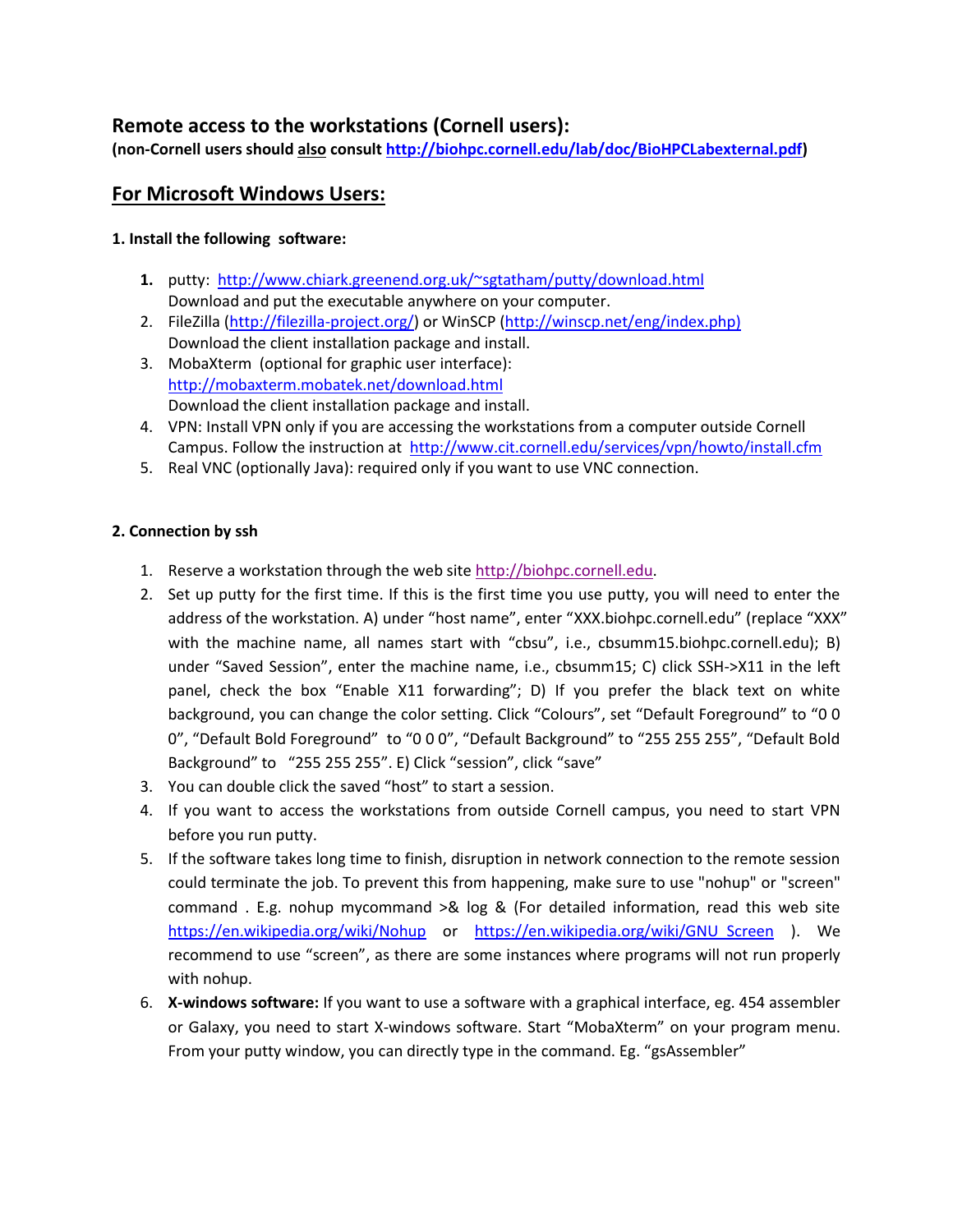### **3. Connection by VNC**

You can access your Linux workstations using VNC protocol and operate remotely in a graphical desktop environment. You need to go to ["My Reservations"](http://biohpc.cornell.edu/lab/labresman.aspx) page [\(http://biohpc.cornell.edu/lab/labresman.aspx\)](http://biohpc.cornell.edu/lab/labresman.aspx) and click on "Connect VNC" for a workstation you want to connect to. It will initialize your VNC session. If your password is not yet stored in VNC you will be asked first to enter it before the next page loads. In order to connect to your VNC session you can use VNC Viewer from Real VNC. When your session is initialized the page will display further instructions, including port number to which you need to connect. Launch your Real VNC Viewer, type machine name and port number into appropriate fields and connect.

You can control the resolution of your VNC window using a pull-down just below the reservations table on "My Reservations" page. There is also a "custom" option allowing you to set a custom resolution. The VNC resolution cannot be changed once it is started. To change the resolution you would have to cancel the session, reset the resolution, and then start it again.

VNC connections are persistent, i.e. when you close the VNC window your desktop continues to run as long as your reservation is active. You can reconnect at any time from any computer with VNC client installed. NOTE: If your VNC window is plain black after reconnecting just click anywhere inside, desktop locks out after some inactivity time (like screensaver). If by any reason you want to restart your VNC session (for example you killed your desktop and now cannot do anything) just click on "Reset VNC" for your reservation on "My Reservations" page.

### **4. Transferring files between the workstation and your desktop computer**

Use the FileZilla or WinSCP software to transfer files between the workstation and your local computer.

There are three dedicated machines for remote login and file transfer only (ssh/sftp only, no VNC logins are accepted), **cbsulogin.biohpc.cornell.edu**, **cbsulogin2.biohpc.cornell.edu**, and **cbsulogin3.biohpc.cornell.edu** these machines can be used for file transfer to and from your home directory and they do not require a reservation. These machines are also available from outside of Cornell.

**Important Note: After you reserve a BioHPC computer and start to work on a project, make sure to copy the large data files from your home directory to the /workdir on your reserved computer. You need to create your own directory under /workdir. Contact a CBSU staff if you do not know what is a local disk. PLEASE DO NOT RUN ANY COMPUTATIONS ON OR UNDER HOME DIRECTORY.**

You can also use **Globus Online** to transfer data to and from your BioHPC Lab home directory. Please refer t[o this document](http://biohpc.cornell.edu/lab/doc/Globus_at_BioHPC_Lab.pdf) [\(http://biohpc.cornell.edu/lab/doc/Globus\\_at\\_BioHPC\\_Lab.pdf\)](http://biohpc.cornell.edu/lab/doc/Globus_at_BioHPC_Lab.pdf) for details.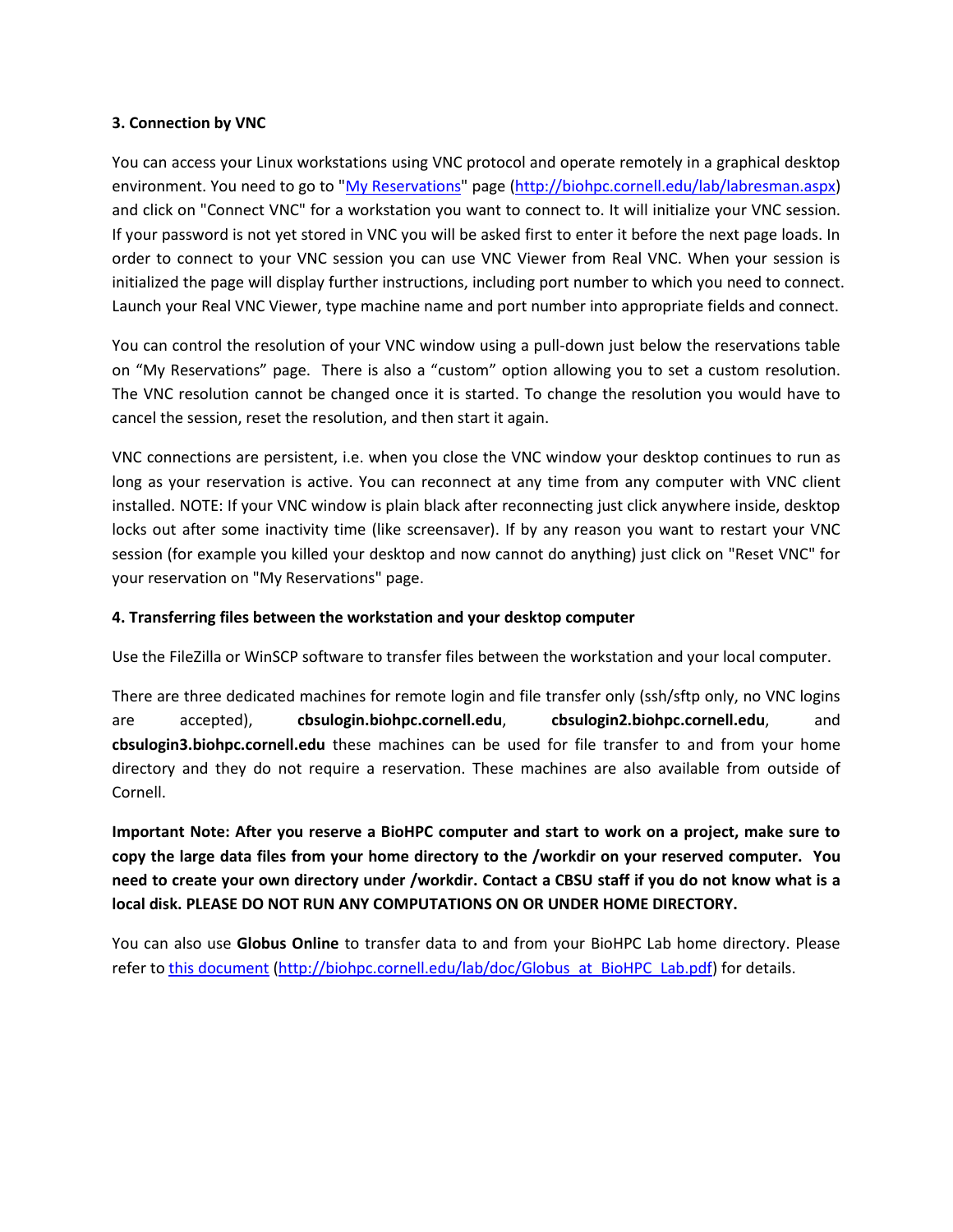# **For MAC users:**

## **1. Install the following software:**

FileZilla: [https://filezilla-project.org/download.php?show\\_all=1](https://filezilla-project.org/download.php?show_all=1) Chicken of the VNC (optional, for VNC[\) http://sourceforge.net/projects/cotvnc/](http://sourceforge.net/projects/cotvnc/) XQuartz (if you want to run X-windows software using ssh tunneling, instead of VNC) <https://www.xquartz.org/>

### **2. Connection by ssh**

Launch the terminal window. Type "ssh labid@XXX.biohpc.cornell.edu" (replace the "XXX" with the workstation that you just reserved, which begins with "cbsu", for example, "ssh labid@cbsumm15.biohpc.cornell.edu"). Enter user name and password when prompted.

If you want to use a software with **graphical interface**, eg. 454 assembler or Galaxy, you need to setup xwindows tunneling. First, you will need to make sure XQuartz is installed on your system. Then, add the - X option to your ssh command, which allows transfer of graphical data, for example: "ssh -X labid@cbsuXX.biohpc.cornell.edu". After that, you can directly type in the command. Eg. "gsAssembler", and the graphical window should pop up.

### **3. Connection by VNC.**

You can access your Linux workstations using VNC protocol and operate remotely in a graphical desktop environment. You need to go to ["My Reservations"](http://biohpc.cornell.edu/lab/labresman.aspx) page [\(http://biohpc.cornell.edu/lab/labresman.aspx\)](http://biohpc.cornell.edu/lab/labresman.aspx) and click on "Connect VNC" for a workstation you want to connect to. It will initialize your VNC session. If your password is not yet stored in VNC you will be asked first to enter it before the next page loads. In order to connect to your VNC session you can use Chicken of the VNC or VNC Viewer from Real VNC. When your session is initialized the page will display further instructions, including port number to which you need to connect. Launch your VNC Viewer, type machine name and port number into appropriate fields and connect.

You can control the resolution of your VNC window using a pull-down just below the reservations table on "My Reservation" page.

VNC connections are persistent, i.e. when you close the VNC window your desktop continues to run as long as your reservation is active. You can reconnect at any time from any computer with a VNC client installed. NOTE: If your VNC window is plain black after reconnecting just click anywhere inside, desktop locks out after some inactivity time (like screensaver). If for any reason you want to restart your VNC session (for example you killed your desktop and now cannot do anything) just click on "Reset VNC" for your reservation on "My Reservations" page.

### **4. Transferring files between the workstation and your desktop computer**

Use the FileZilla software to transfer files between the workstation and your local computer.